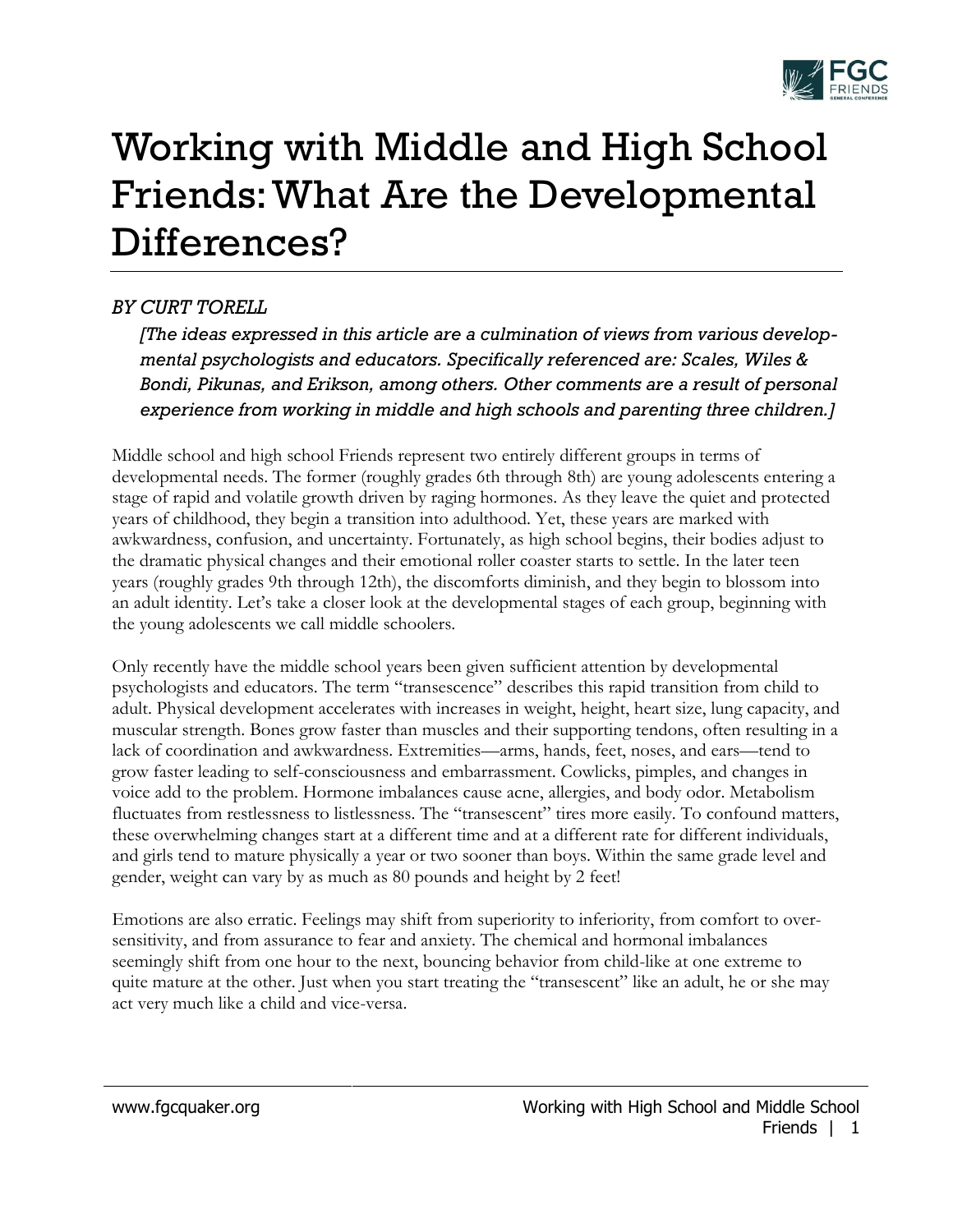

With all these rapid physical and emotional spurts, brain growth tends to slow with a gradual shift from concrete thinking to abstract, independent, and critical thinking. "Transescent" learners prefer active to passive learning and want to interact with peers during learning activities. Often they will argue to the end to convince others of their egocentric, and sometimes off-base, views.

The social focus development for the "transescent" broadens from family to peer group. Middle schoolers tend to sacrifice their own individual preferences and styles for acceptance into a peer group. Fads in clothes, speech, mannerisms, and music tend to define choices and actions. "Puppy love" can shower extreme devotion to one person, yet it can be transferred almost overnight to another.

Despite the importance of peers, however, adults and the family are still the authoritative and stabilizing force. This is the vital distinction between the middle and high school years. Some refer to these "transescent" years as "the last best chance" that adults have to exert their guidance and influence over these children.

So, what are key elements in working with the middle school aged youngster? Developmental psychologists and educators suggest these: (1) positive social interactions with adults and peers, (2) structure and clear limits, (3) physical activity, (4) creative expression, (5) competence and achievement, (6) meaningful participation in families, schools, and communities, and (7) opportunities for self-definition.

In contrast, let us turn to the older, high school aged, teen. After the whirlwind of "transesence," older adolescents seem to settle down, at least in terms of physical growth and emotional independence. Growth slows and hormones balance out. Older teens begin to accept their physiques as somewhat set, though appearance is frequently influenced by the chosen fashion, hairstyle, or cosmetics of the peer group. In addition, the behavior of later teens is more consistent and selfregulated. Gone is the erratic back and forth from child-like to adult emotional reactions. Suddenly, they act and feel "grown up" and may take offense when asked, "Where are you going?" or "What have you been doing?"

Attaining emotional independence and overcoming family dependence is now the driving force. Older teens want to be adults and want others to see them as such. Often this "breaking away" is emotionally charged. Authority figures, especially parents, can be resented and resisted. Even within close families and loving parent/child relationships, teenagers must establish their own independent identity and sense of autonomy in an adult world.

Teen interests expand in a variety of personal, social, and cultural contexts. Finding role models with whom to identify helps develop self-identity, though it can sometimes become focused, narrow, and fixated. Introspection and egocentric tendencies intensify. Concern for oneself can overshadow concern for parents, siblings, and friends. Self-control is strengthened by developing internal values and principles. Questions like, "Who am I?" and "What kind of person would I like to be?" are important. Fantasies, daydreaming, and personal exploration nurture a personal view of life.